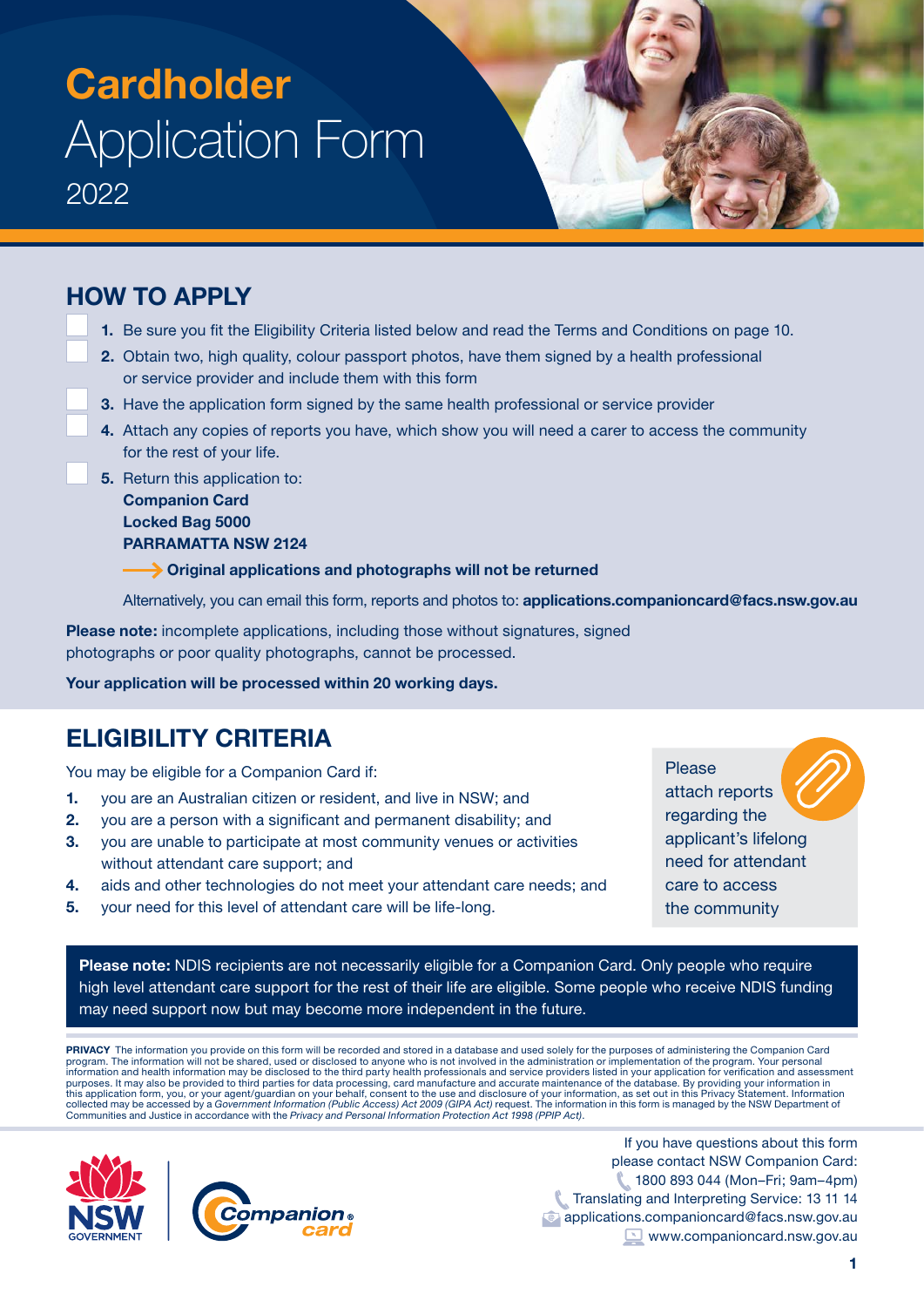### **APPLICANT INFORMATION**

**ITEM 1.** The Companion Card will only be issued in the name of the person with the disability. One application must be completed per applicant.

| Applicants title                            |      |        | (eg. Dr/Mr/Mrs/Ms/Miss/other)                                   |
|---------------------------------------------|------|--------|-----------------------------------------------------------------|
| Surname                                     |      |        |                                                                 |
| First name                                  |      |        |                                                                 |
| Gender                                      | male | female | indeterminate/intersex/unspecified                              |
| Date of birth                               |      |        | (if date of birth is not<br>known, approximate<br>age in years) |
| Telephone number                            |      |        |                                                                 |
| Email (if available)                        |      |        |                                                                 |
| <b>Residential address</b>                  |      |        |                                                                 |
| Suburb                                      |      |        |                                                                 |
| <b>State</b>                                |      |        | Postcode                                                        |
| Postal address<br>(if different from above) |      |        |                                                                 |
| Suburb                                      |      |        |                                                                 |
| <b>State</b>                                |      |        | Postcode                                                        |

#### **1.a.** Who is the primary contact person for this application?

|                                                                | Applicant<br>or add person's details below |              |  |  |  |
|----------------------------------------------------------------|--------------------------------------------|--------------|--|--|--|
| Name                                                           |                                            |              |  |  |  |
| Phone number                                                   |                                            | Relationship |  |  |  |
| Email address                                                  |                                            |              |  |  |  |
| <b>1.b.</b> Do you wish to be emailed our quarterly newsletter |                                            |              |  |  |  |

that includes news and events for cardholders?<br>
Wes No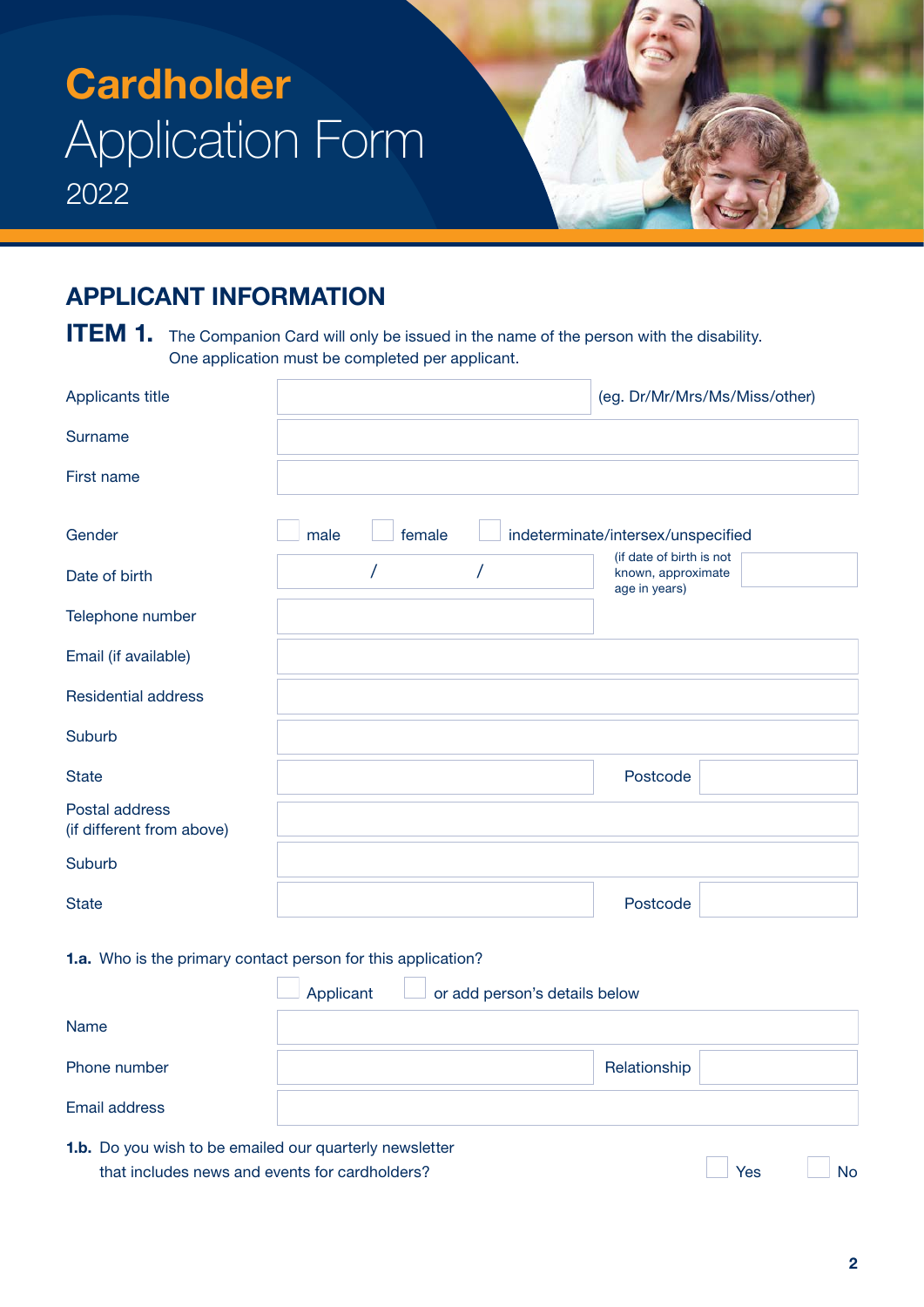| <b>ITEM 2.</b> Cultural information (optional). Cultural information received will be used to improve policy |
|--------------------------------------------------------------------------------------------------------------|
| and service delivery.                                                                                        |

| Torres Strait Islander<br>Aboriginal                |     | Aboriginal and Torres Strait Islander |
|-----------------------------------------------------|-----|---------------------------------------|
| Do you speak a language other than English at home? | Yes | <b>No</b>                             |
| If yes please specify language spoken               |     |                                       |

**ITEM 3.** If your need for an attendant carer is not permanent, you are not eligible to receive a Companion Card.

**Please describe your disability. We have provided some examples of diagnoses or conditions to assist you to complete this section. Please attach copies of any formal assessments of your condition/s (e.g. visual readings, IQ assessments etc.)**

(You can tick more than one box)

Do you identify as:

|                  | Physical (eg.: Muscular Dystrophy, quadriplegia, Cerebral Palsy) | <b>Report</b><br>attached |
|------------------|------------------------------------------------------------------|---------------------------|
| <b>Diagnosis</b> |                                                                  |                           |
|                  | Neurological (eg.: Alzheimer's disease, Huntington's disease)    |                           |
| <b>Diagnosis</b> |                                                                  |                           |
|                  | Sensory (eg.: deaf, blind, legally blind)                        |                           |
| <b>Diagnosis</b> |                                                                  |                           |
|                  | Acquired Brain Injury (eg.: Stroke, head injury)                 |                           |
| <b>Diagnosis</b> |                                                                  |                           |
|                  | <b>Intellectual</b> (eg: Fragile X syndrome, Rett syndrome)      |                           |
| <b>Diagnosis</b> |                                                                  |                           |
|                  | Mental Health (eg: Schizophrenia)                                |                           |
| <b>Diagnosis</b> |                                                                  |                           |

**3**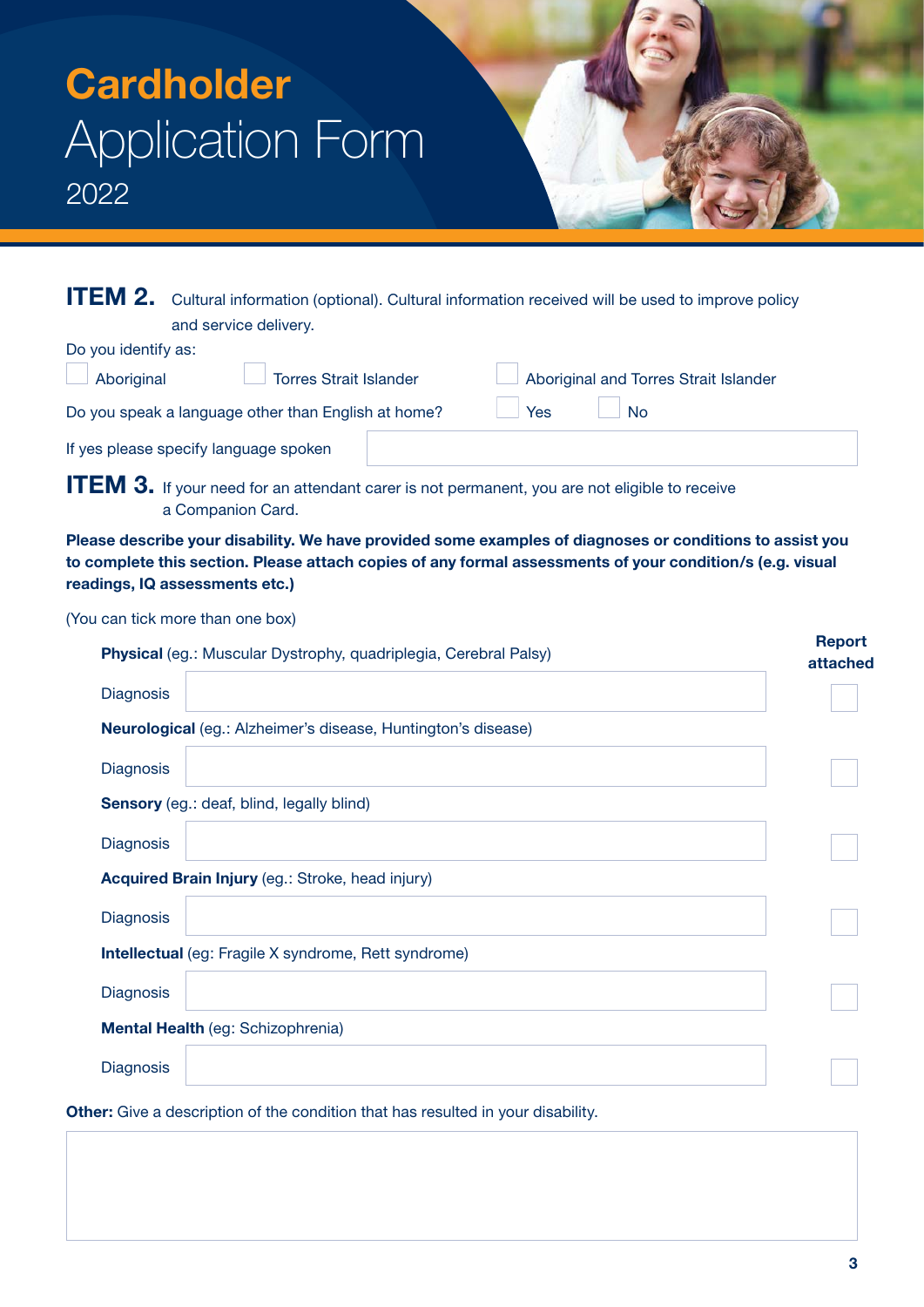### **ITEM 4.**

**To receive a Companion Card you must demonstrate that due to your disability you are permanently unable to participate at most community activities without attendant care support from a companion/carer.**

**Attendant care support** includes life-long assistance with mobility, communication, self-care, planning, where the use of aids, equipment or alternative strategies does not enable you to carry out these tasks.

It does not include providing only reassurance, social company or encouragement or care that is required due to a persons young age.

Companion Cards cannot be issued if you may become independent in the future as a result of treatment/ management, training, recovery or developmental improvements.

**Using the boxes below, describe the applicant's need and level of life-long attendant care required in the areas of mobility, communication, self-care and planning when accessing a community event or venue.**

- Include examples of the attendant care the companion provides.
- If the applicant's condition is episodic, describe the frequency of the episodes.
- How does the applicant currently access community venues and activities?
- Describe the applicant's use of aids or equipment.
- Point form is acceptable.

#### **Mobility**

Provide description of life-long support needs

#### **Communication**

Provide description of life-long support needs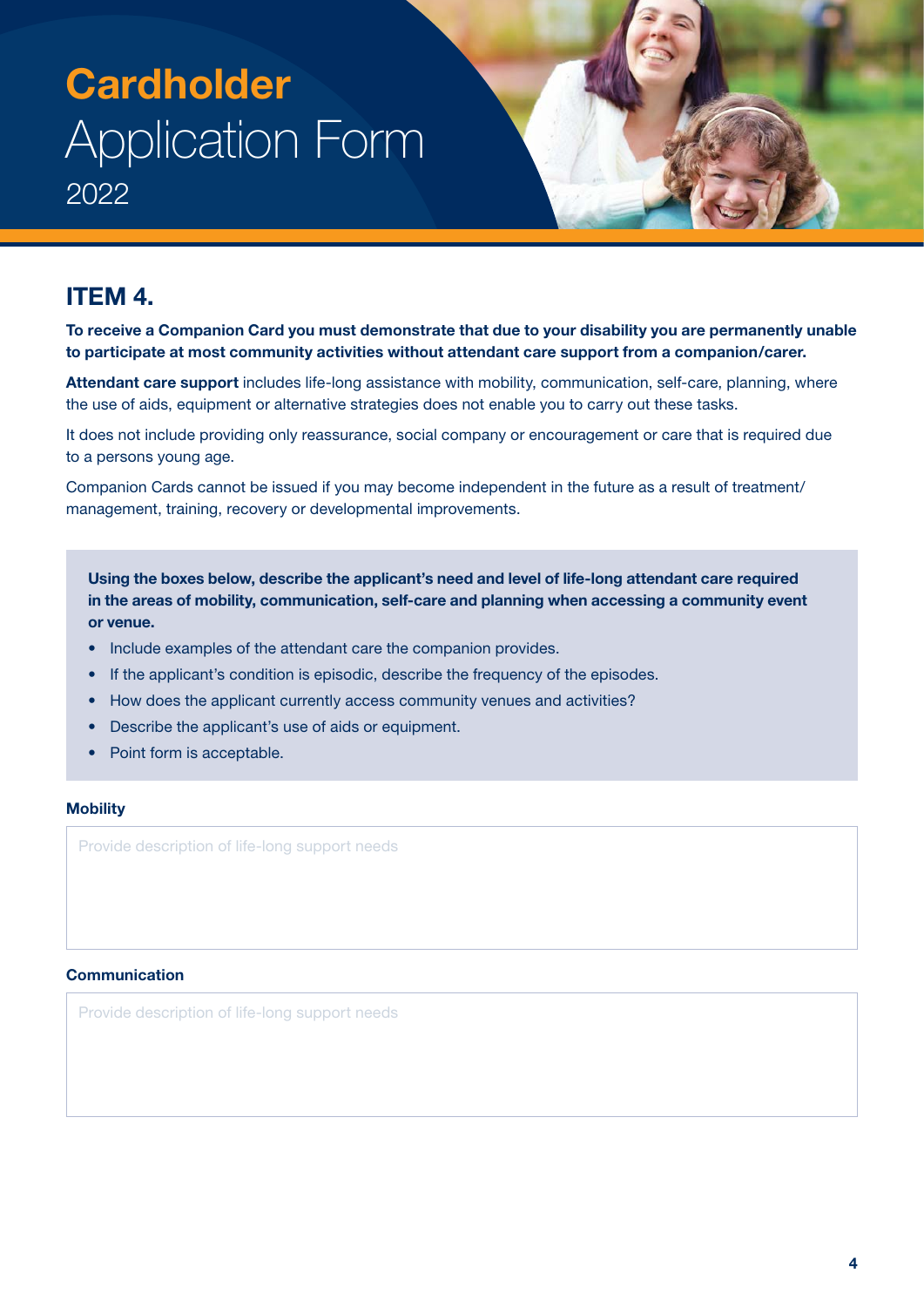### **ITEM 4.** (continued)

#### **Self-care**

Provide description of life-long support needs

#### **Planning**

Provide description of life-long support needs

**Describe your use of aids or equipment (if any)**

**Is there anything else you would like to add in the space below to support this application?**

**Note:** It is helpful to include details and contact information of any other disability support Services below, e.g.: Day Programs, Respite Care, Speech Therapy, Occupational Therapy, Physiotherapy, etc. School, School support unit, School Counsellor.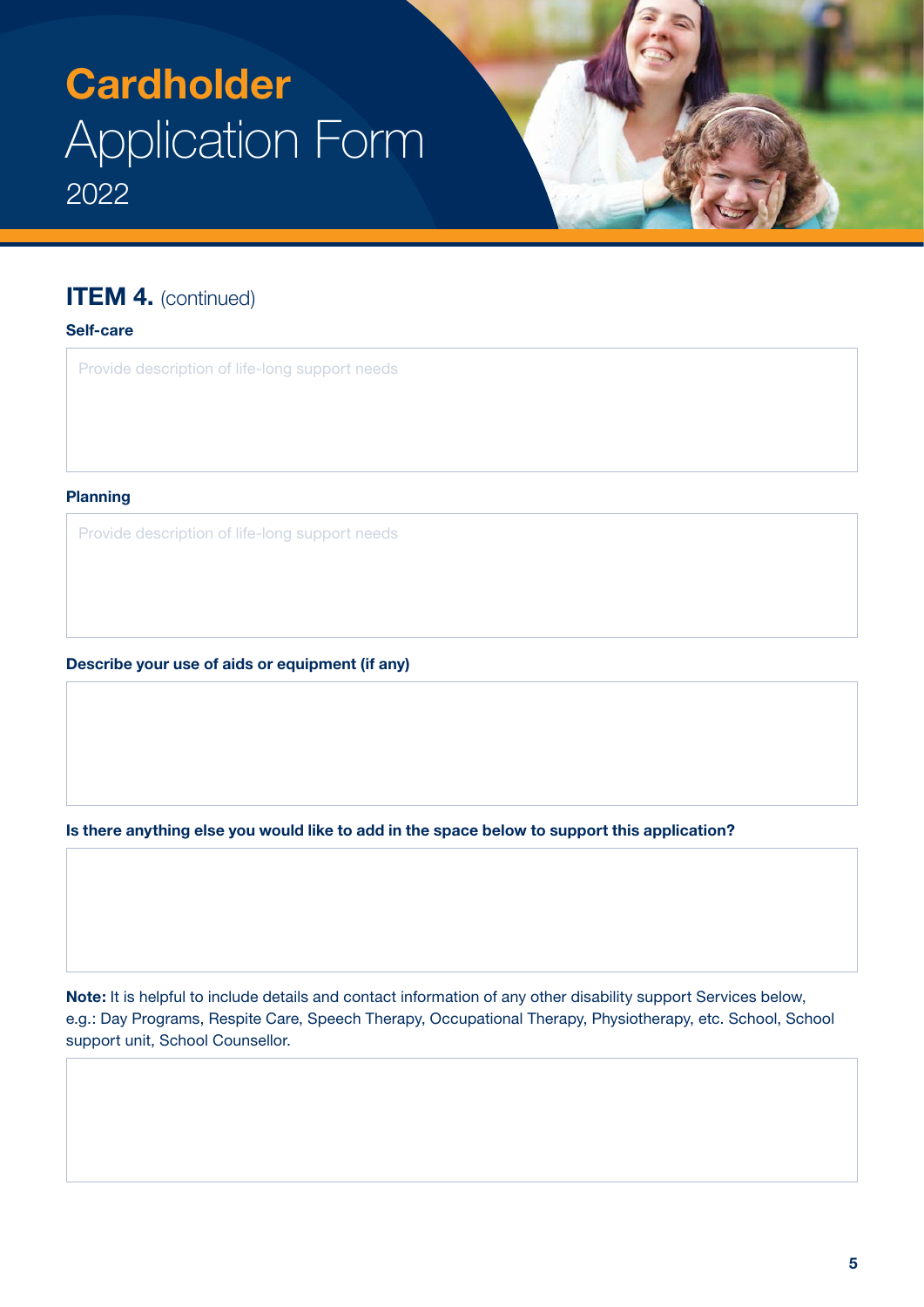### **ITEM 5.** This section is for applicants who live in high level residential support with staff **onsite 24 hours.**

If you live in one of these services the manager of the facility can sign this form and your photo. If you do not live in 24/7 residential support, your doctor must sign **ITEM 6** instead.

Do you currently receive (or have approval to receive) one of the specific services or supports listed below? **If you do not receive one of the specifically named services below, please tick 'No'**.

No > **proceed to ITEM 6**. Yes > **Please tick below the specific service you receive.** Government funded group home, 24/7 care Nursing home, 24/7 care

Government funded Large Residence, 24/7 care Department of Veterans Affairs

Attendant allowance

### **SERVICE PROVIDER DETAILS**

To be completed by Manager, or equivalent, of service as indicated above:

| Name                       |          |  |
|----------------------------|----------|--|
| Position in organisation   |          |  |
| Employer/organisation name |          |  |
| <b>Address</b>             |          |  |
| Suburb                     |          |  |
| <b>State</b>               | Postcode |  |
| Phone number               |          |  |
| Email                      |          |  |

### **DECLARATION FROM CURRENT SERVICE PROVIDER**

My signature below confirms all the following: I have read all the information contained within this form, and verify that it is correct to the best of my knowledge; and I verify that the applicant has a permanent disability and will always require attendant care to participate at most community venues and activities; and I am not the applicant, or an immediate family member of the applicant; and I agree to offer all reasonable assistance and records to assist the Companion Card program to determine the applicant's eligibility; and I have written the applicant's name and signed on the reverse of the photographs to verify that it is a photograph of the applicant. My signature or esignature is a confirmation that my client has consented for this application to be signed on their behalf.

| Signature |  | ∪r |
|-----------|--|----|
| Date      |  |    |

**Organisation stamp (if available):**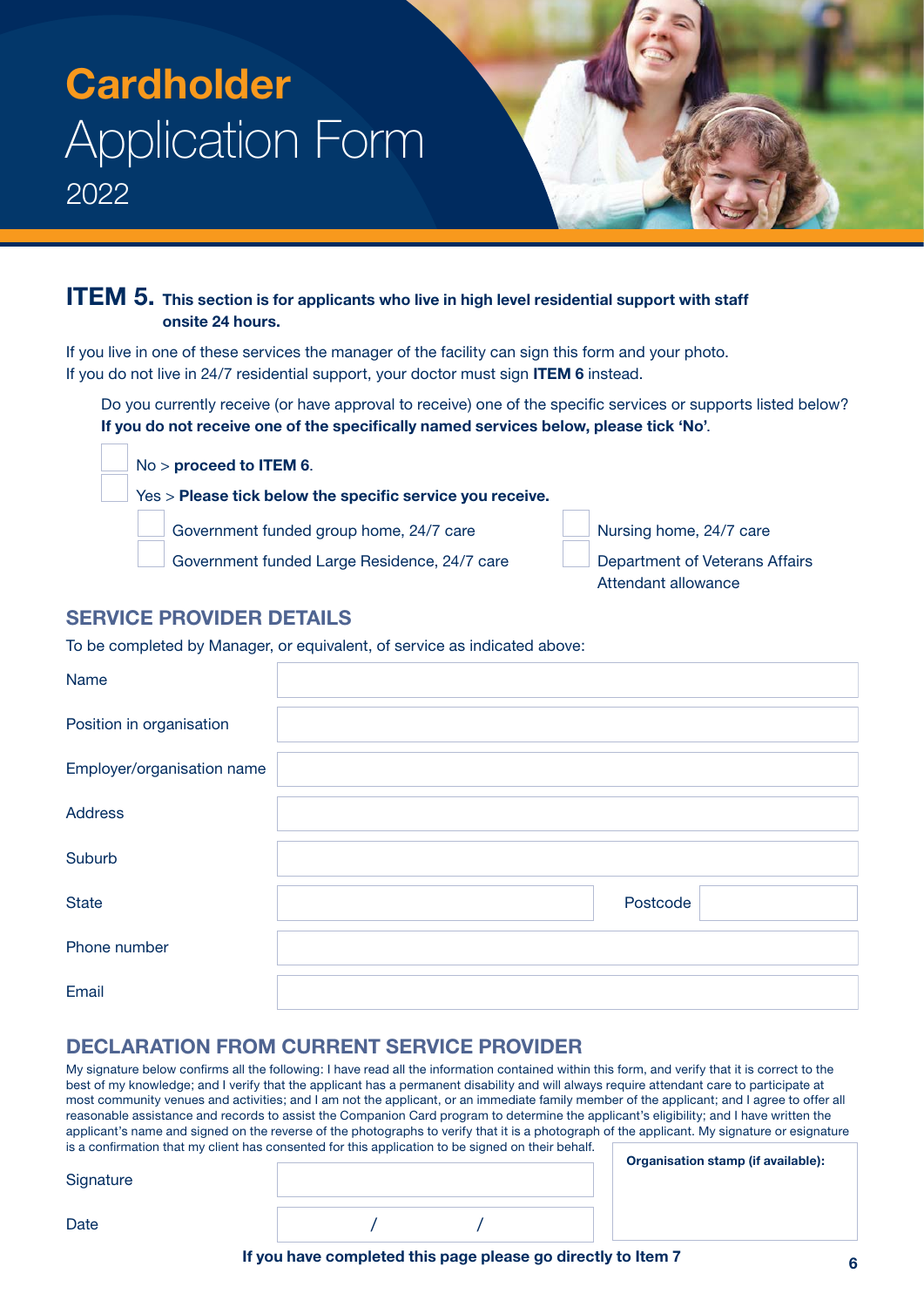### **ITEM 6. Health Professional Declaration**

(If you receive one of the services listed in ITEM 5, your Health Professional does not need to complete ITEM 6)

*Do not sign this form unless you can verify the applicant is permanently unable to participate at most venues and activities without a companion to provide attendant care support*

I am currently practising as one of the following: please tick

| <b>Registered Medical Practitioner</b>                   |  | <b>Registered Psychologist</b>    |       |                         | Qualified social worker |  |
|----------------------------------------------------------|--|-----------------------------------|-------|-------------------------|-------------------------|--|
| Qualified speech pathologist                             |  | <b>Registered Physiotherapist</b> |       | <b>Registered Nurse</b> |                         |  |
| Qualified occupational therapist                         |  | <b>Registered Opthamologist</b>   |       |                         |                         |  |
| I have seen the applicant in a professional capacity for |  |                                   | years |                         | months                  |  |

**Describe the lifelong attendant care required by the applicant to enable them to access community venues and activities:**

**Will the applicant require attendant care support for the rest of his/her life to enable access to community venues and activities; or will the use of aids, equipment or treatment increase his/her level of independence?**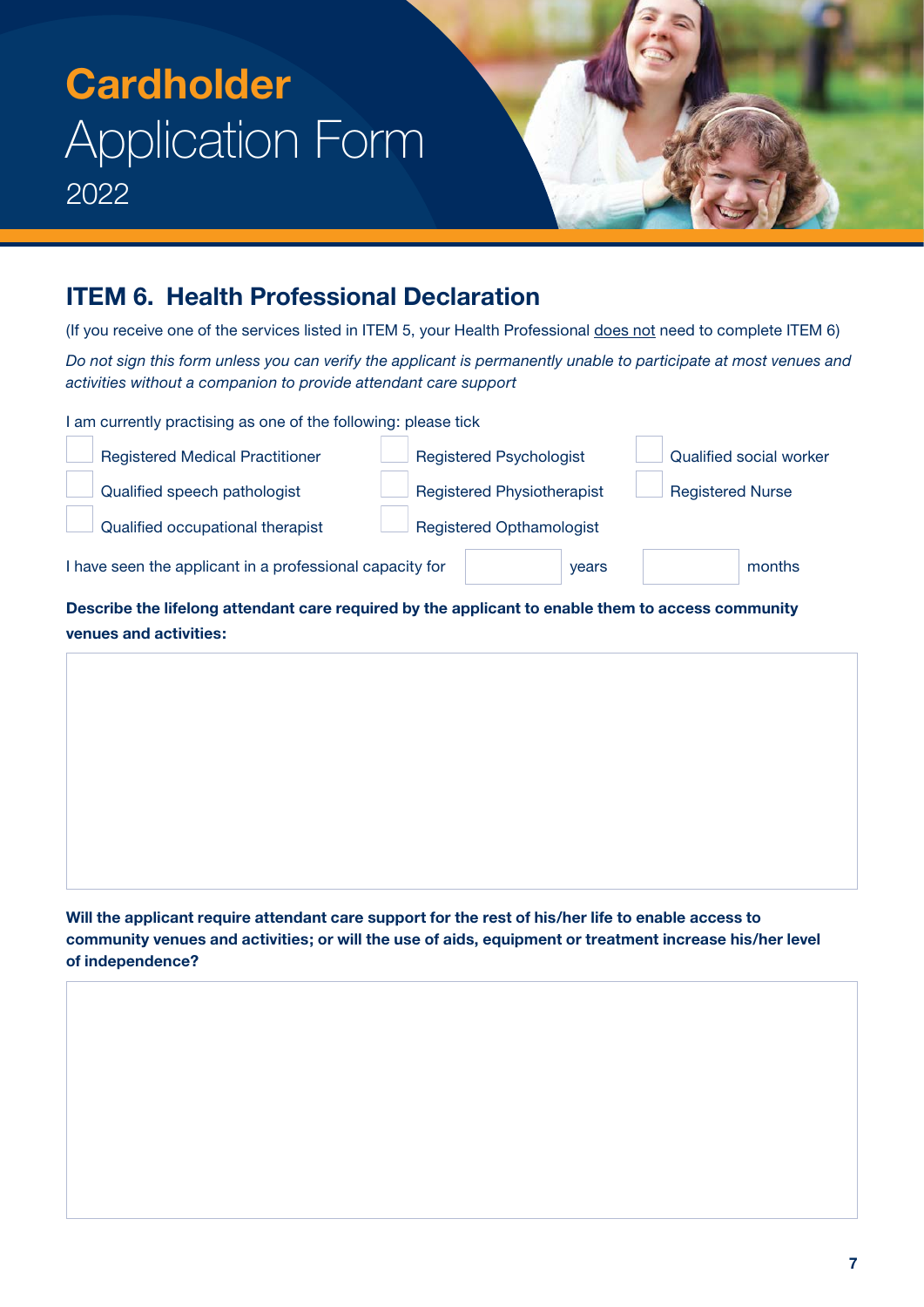### **ITEM 6. Health Professional Declaration** (continued)

**My signature or esignature below confirms all the following:** I have read all the information contained within this form and verify that it is correct to the best of my knowledge; I verify that the applicant has a significant and permanent disability and will always require attendant care at most community venues and activities; I am not the applicant nor am I an immediate family member of the applicant; I agree to provide all information reasonable to assist the Companion Card unit in determining the applicant's eligibility; I have written the applicants name and signed the reverse of both photographs to verify that they are of the applicant.

| Provider number         | <b>Phone Number</b> |  |  |
|-------------------------|---------------------|--|--|
| Name                    |                     |  |  |
| Employer/ business name |                     |  |  |
| <b>Address</b>          |                     |  |  |
| Email                   |                     |  |  |
| Signature               | Date                |  |  |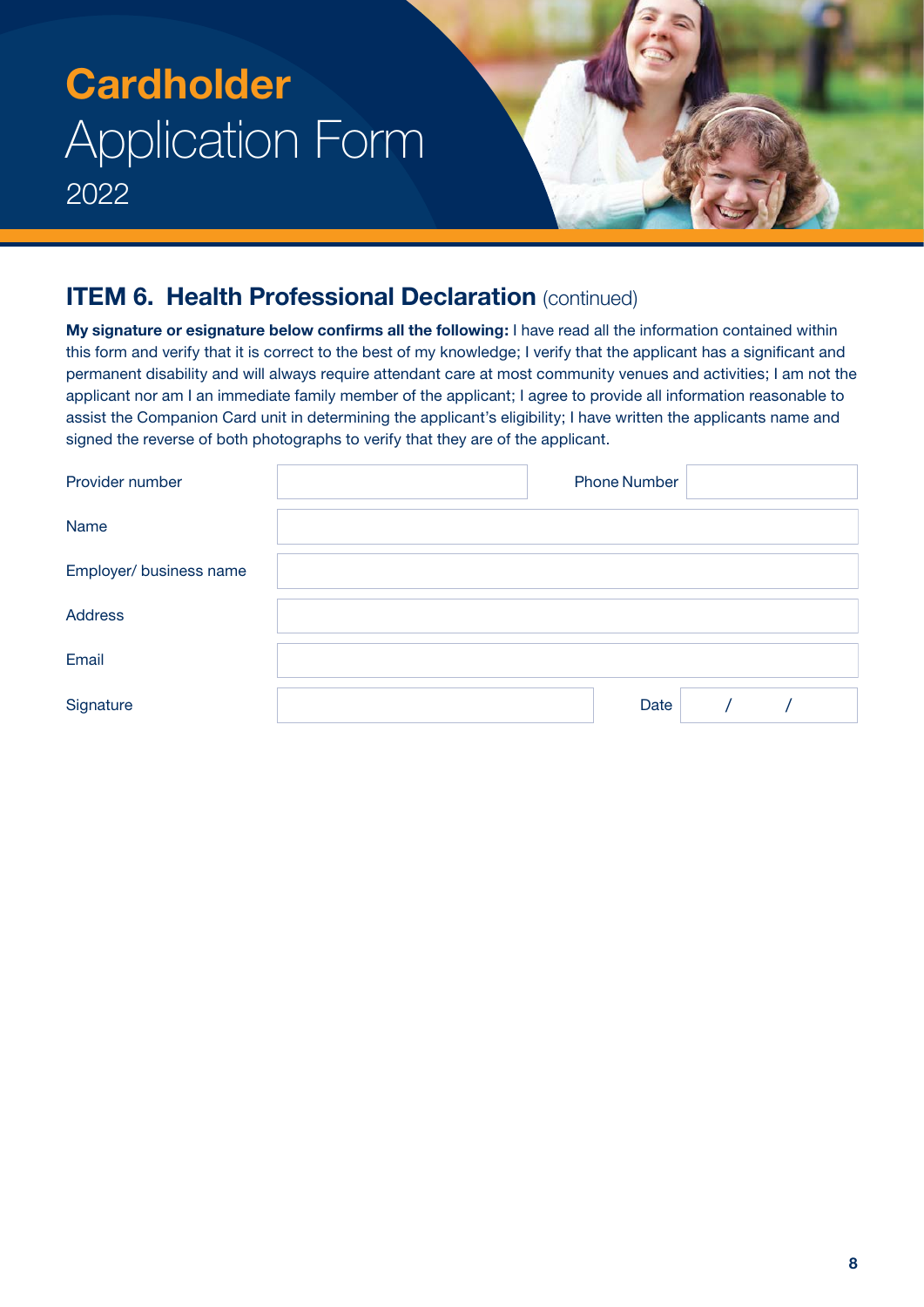### **ITEM 7. Statement by applicant/guardian/agent**

**My signature below confirms all the following:** I authorise the Companion Card program to verify the information I have supplied on this form and to obtain any information relating to my application for the purpose of assessing my eligibility for a Companion Card. This may include obtaining information held in databases by government departments and agencies, and disclosing information contained in this form or obtained in connection with this application for the purpose of assessing eligibility; I agree that health professionals or service providers may disclose information about me to the Companion Card program to assist with the assessment of my application and I understand and accept the Cardholder Terms and Conditions.

| I agree for my carer or service provider to<br>type in my signature or input my esignature.                                              | Include two colour passport photographs.<br>Do not use tape, staples, glue or pins.                                                                                                                                              |
|------------------------------------------------------------------------------------------------------------------------------------------|----------------------------------------------------------------------------------------------------------------------------------------------------------------------------------------------------------------------------------|
| For applicants over 18 years of age<br>Applicant<br>signature<br>Date<br><b>OR</b>                                                       | The photographs must be a full<br>front view of the Applicants<br>Write your name<br>head and shoulders only.<br>on the reverse of<br>both photographs<br>and have them<br>signed by the<br>professional who<br>signed your form |
| For applicants under 18 years of age,<br>or if the applicant is unable to sign<br>Legal guardian/<br>agent signature<br>$\prime$<br>Date |                                                                                                                                                                                                                                  |
| Name of legal guardian/agent<br>Relationship to applicant                                                                                | If you are completing this form on behalf of the<br>applicant, please provide your details below:<br><b>Name</b>                                                                                                                 |
| Telephone<br><b>Email</b>                                                                                                                | Relationship to applicant<br>Telephone<br>Email                                                                                                                                                                                  |

**For further information or assistance please visit:**  $\square$  [www.companioncard.nsw.gov.au](http://www.companioncard.nsw.gov.au) or telephone NSW Companion Card on 1800 893 044